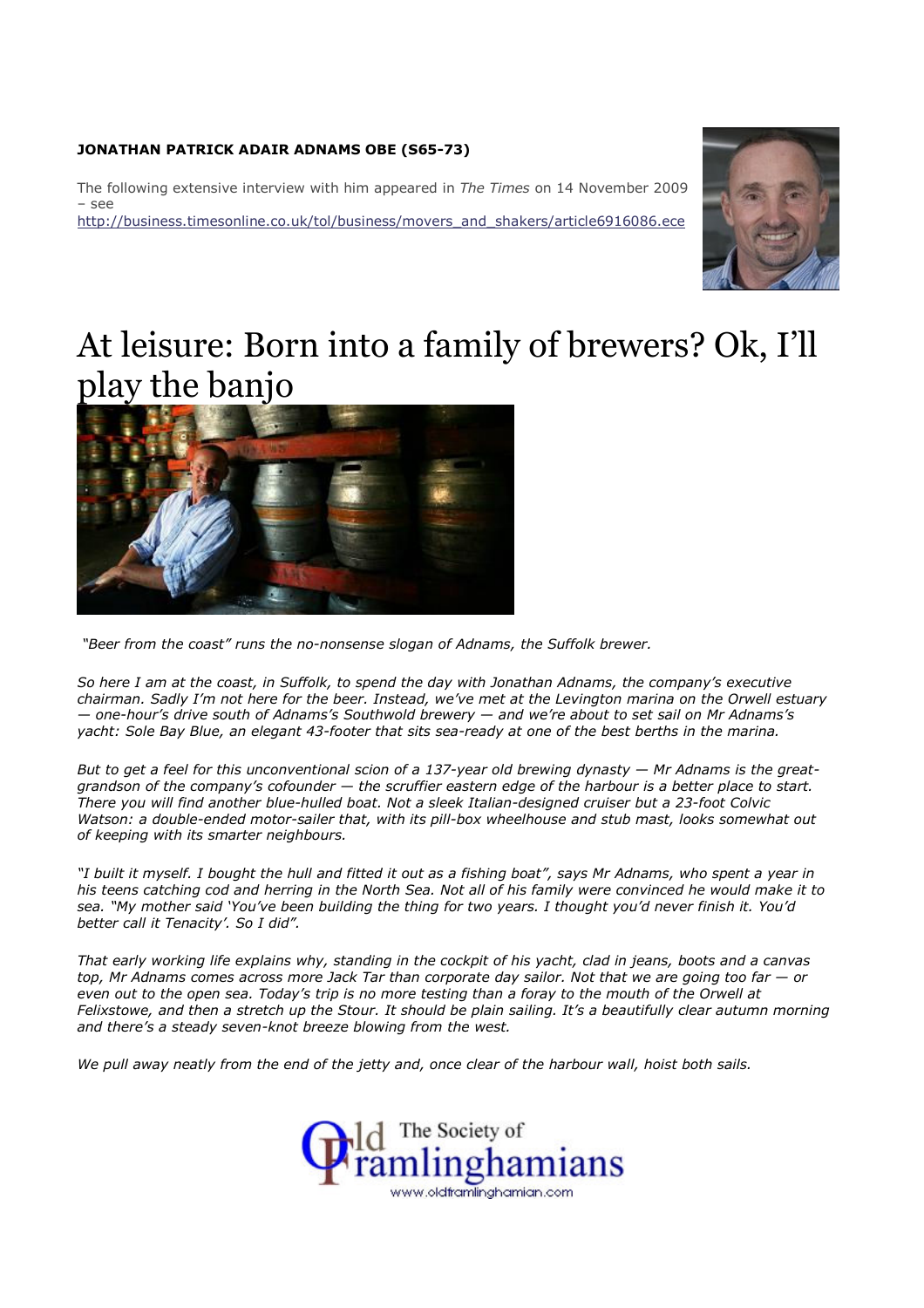"As a boy I would go out dinghy sailing or inshore fishing with my father," he reflects. "I didn't really get into sailing until my early 30s."

But it is the variety of Mr Adnams's exploits afloat that marks him out from most amateur skippers. In his school holidays — he attended nearby Framlingham College — he worked on a gravel dredger based in Southwold. "It was all run on a shoestring. It was like Fred Karno's army. We were always running aground, getting a hole in the side, or halfway to port, finding we didn't have the right chart, and having to turn round. It was a great experience."

Then there was the spell on the fishing boat. "The season was short but the hours were irregular. Out at six in the evening, back at three in the morning. I had a smokehouse and sold the fish at Lowestoft market.'

Not the usual first step after a private education — and certainly not from someone who might otherwise be expected to follow the family line. "It might seem unusual but when you grow up in a small town on the North Sea it's not such an odd thing to do," he counters.

When he did make the move towards his father's business  $-$  he agreed to study estate management at Southampton Technical College — another seafaring passion got in the way. From the age of 18 until 45 (when the statutary age limit forced his retirement), Mr Adnams crewed the local Southwold lifeboat. That attachment extended through college, during which he delivered lifeboats around the British coast from the RNLI's depot at Cowes in the Isle of Wight. Eight years since stepping down as senior helmsman — he turns 53 this month — it's a job he still misses. He talks enthusiastically of his time on duty, whether rescuing downed RAF pilots, stranded fishing boats or careless holidaymakers blown out to sea. "I did more than 200 service calls. It was a big part of my life."

The bonds forged in those days persist. His regular second mate on Sole Bay Blue is another former lifeboat hand from Southwold, John Palmer, who is also crewing today.

The navigational hazards on this trip should be minor. No more troubling than the few other yachts — mostly smaller and slower — that are also out on the estuary, the falling tide (Mr Adnams admits to having glanced the mudflats before) and the vast slab-sided container ships that line Felixstowe docks. As we draw level with the port, the combination of office-block sized vessels and the convergence of two river valleys means the wind becomes erratic  $-$  or "flukey". It seems a good time to talk business.

After a tough 2008, Adnams is now on a more even keel. A strong brand, a broad range of ales and consumers' increasing concern with provenance has enabled it to outperform both the on-trade and the cask beer market as a whole. Adnams's sales through pubs rose a creditable 2 per cent in the six months to June 30.

It has also been able to take advantage of the disposal programmes forced on the larger chains by their mountains of debt. This year, in its first acquisition in eight years, Adnams picked up three long-coveted Suffolk pubs from Punch. "This is not a numbers game for us but where there are pubs that fit our portfolio we will clearly take part," he explains.

Less assured has been the performance of Cellar & Kitchen, Adnams's foray into retail through a chain of nine upmarket wine and kitchenware shops. "The timing was not great," Mr Adnams concedes. "We launched in 2007 just as the world started to turn down." A weak pound has also proved a drag for the start-up division, which sources its products in euros.

A change in shoreside scenery provides the cue for a change of subject. As we enter the mouth of the Stour we pass the docks at Harwich, where massive wind turbine blades lie on a barge, awaiting delivery to the newly commissioned Gunfleet Sands wind farm off the coast of Essex.

Unsurprisingly for someone whose hobby harnesses the power of the wind, Mr Adnams has been in the vanguard of his industry's efforts to source renewable energy  $-$  a move that has brought the brewer countless environmental awards. The initiatives include a £6 million distribution centre, which uses solar

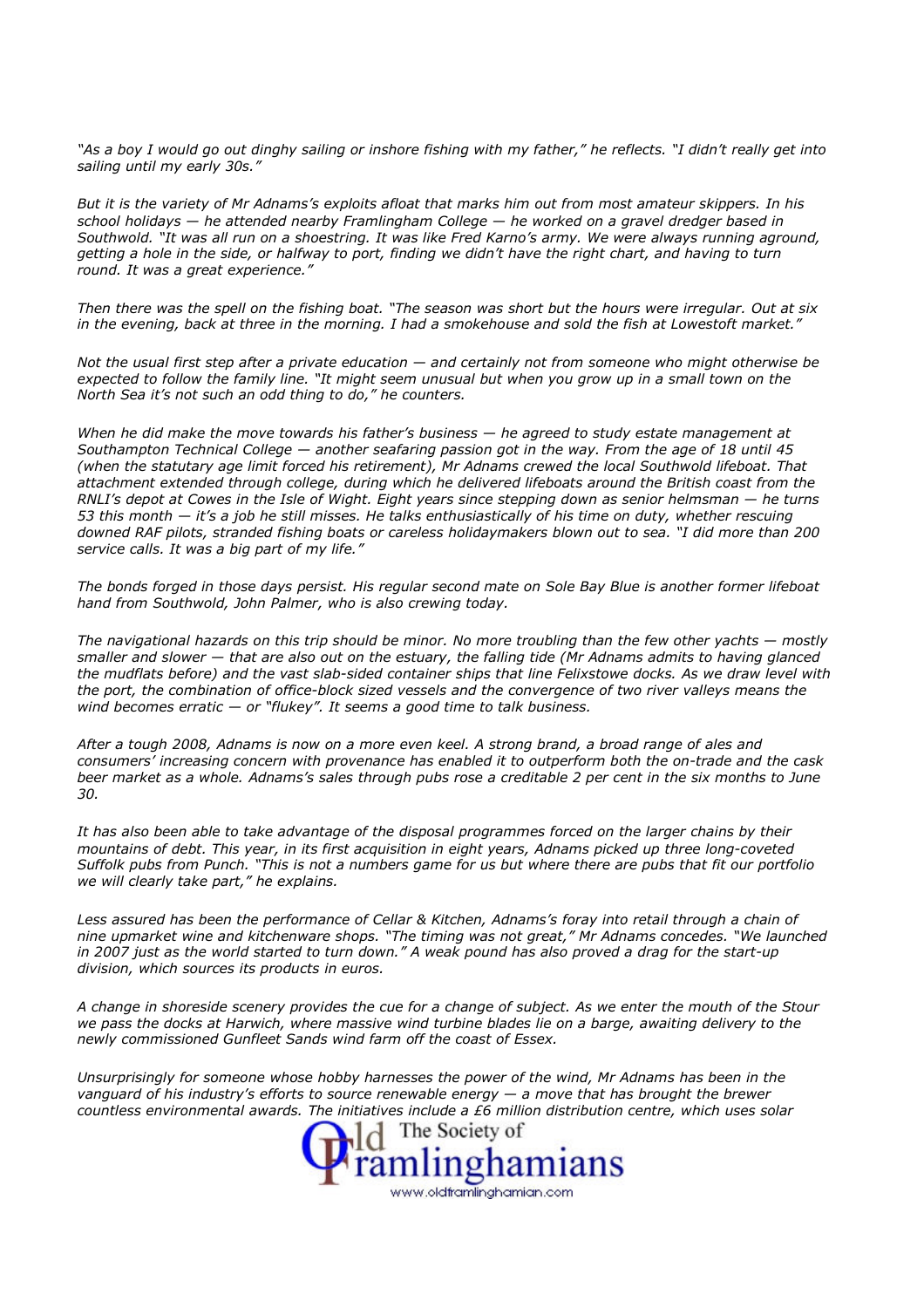panels to heat water, rainwater to flush toilets and wash vehicles and is insulated by a "living roof" of sedum plants.

"It cost about 20 per cent more than a standard tin shed but it's a question of doing the right thing and looking to the long term," he explains.

The company has also undertaken an £8 million modernisation of its brewery, incorporating an energy recovery system that captures the steam produced by the brewing process as a source of heat. Those modifications prompted Tesco to approach Adnams to produce Britain's first "carbon-neutral" bottled beer: East Green, made from local Suffolk barley.

Other renewable projects are being explored, including plans to generate energy from waste and to replace Adnams's diesel-powered delivery fleet with electric vehicles.

But if Mr Adnams is an atypical brewer, he is also an atypical sailor in the seas he seeks out. For a start, he sails all year round, only taking Sole Bay Blue out of the water for a week in the spring and summer for essential maintenance.

"I love the North Sea in the winter. It's fantastic. You've got it all to yourself," he says. That all-weather approach explains how in just six seasons he has notched up than 11,000 nautical miles.

Mr Adnams also eschews the more obvious sailing destinations. His favoured longer trip is across to the Netherlands, taking in the ship canal that links Amsterdam to Ijmuiden on the Dutch coast, as well as the most westerly chain of the Friesian islands.

"Sailing in the North Sea can be quite a challenge. The shipping lanes around Rotterdam are obviously very busy. Then there's the wind farms, gas rigs and laid-up ships on their moorings".

But perhaps most atypically  $-$  at least for the alpha male world of company chairmen that he inhabits  $-$  Mr Adnams does not race.

In earlier days he has participated in the annual Inter-Brewery regatta on the Solent, but the attraction has waned. "Sailors that race are a slightly different breed. I can't be doing with all that shouting and running around, and the worrying about how much weight is on the boat. We like to sail well. I'd rather do a good passage — getting the plot, the chartwork and the tidal gates right. It's the pilotage aspect that really appeals."

So where next? He has no desire to cross the Atlantic or potter round the Mediterranean. Instead, when time permits, he plans to test less temperate climes: namely Scandinavia — southern Norway and Denmark and the Baltic coast.

Which naturally leads on to another of Mr Adnams's quirks: his attempt to learn Lithuanian — a language spoken by fewer than four million people.

"When I gave up the lifeboat I told myself I'd learn a language and a musical instrument." The latter has led to a self-taught assault on the bluegrass banjo. The former has been fulfilled through lessons in Lithuanian. "I have an old friend who has married a Lithuanian woman, and I wanted to be able to speak to her and her family in their own language," he explains. He has also become a regular visitor to Vilnius — not just as a tourist, but also on business to source brewery equipment.

"I've passed three exams in Lithuanian so far, and I've got the certificates. But for some reason my Lithuanian friends find that hard to believe."

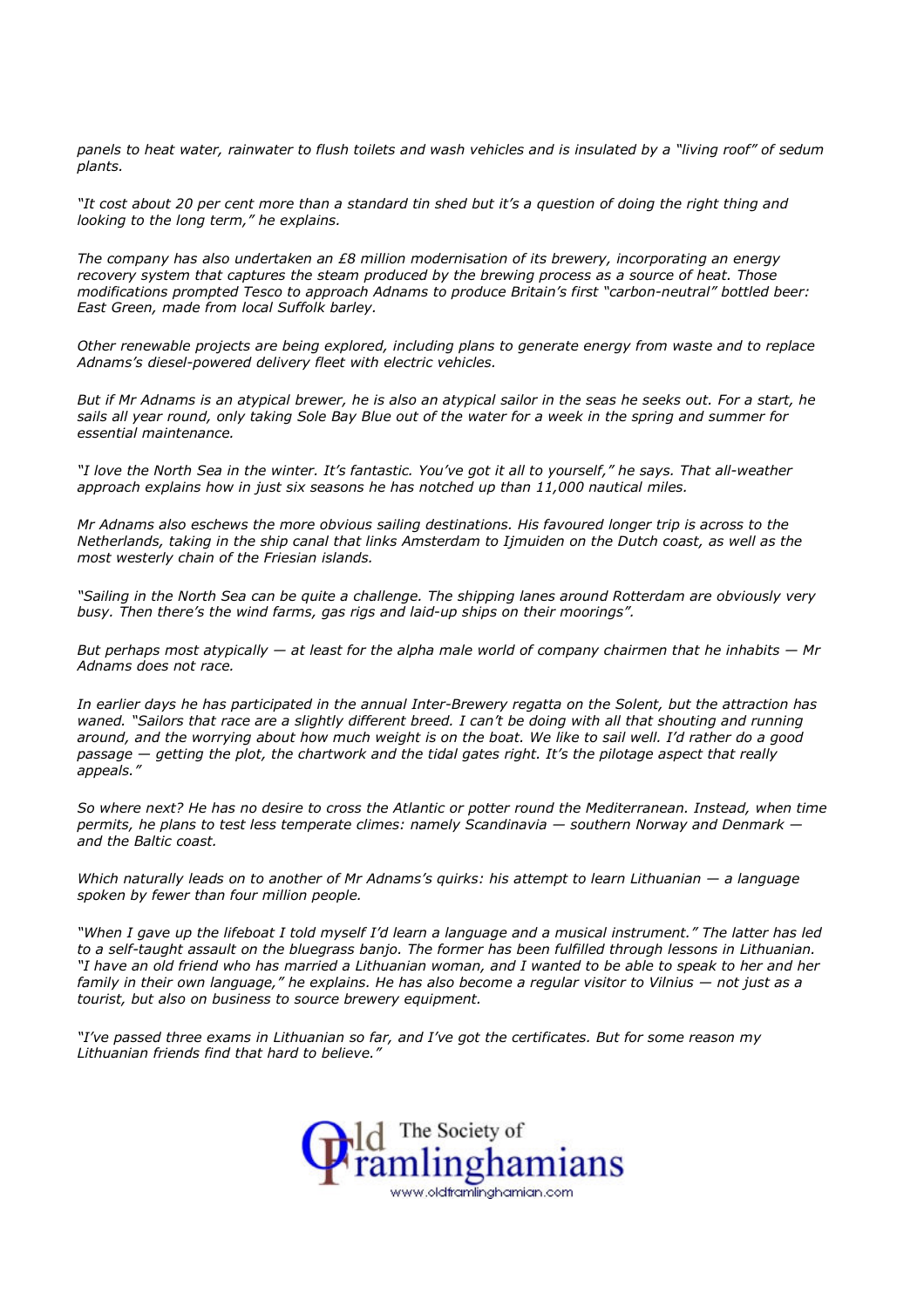We are soon back on the Orwell. The sky darkens, the water becomes choppier and the pace on deck picks up: we are heading into the wind and have to make constant short tacks — a task made more frequent by the estuary's low ebb.

The tide has also put paid to our plans for lunch. The original itinerary was to put ashore at the Butt & Oyster at Pin Mill, one of Adnams's newly bought pubs. However, the coincidence of lunch hour, low water and the yacht's two-metre draught has put the jetty out of reach. We make do with soup and sandwiches instead.

It seems in no time at all we are approaching the marina, where we tie up with the minimum of fuss. Mr Adnams strikes me as one of the better skippers with whom I've sailed: unflappable, down to earth, clear in his instructions and finely attuned to subtle shifts in the elements. Not bad traits to bring to a boardroom.

I leave him filling in his log book. Such paperwork is a requirement of maritime law but for the meticulous Mr Adnams, who takes such pleasure in plotting courses and consulting charts, I sense it is not a chore.

But as I step on to the jetty and lilt up the pontoon with the yacht's motion still in my legs, I can't suppress a slight feeling of disappointment — not to say unsatisfied thirst. I had rather been looking forward to the rare opportunity of supping an Adnams in an Adnams with an Adnams.

Another time, perhaps.

## Brewing brothers who bypassed Newbury for the Suffolk coast

If St Helens is synonymous with Pilkington and Bournville with Cadbury, Southwold in Suffolk has come to mean Adnams.

The company's distribution centre at outlying Reydon is the first thing you see as you approach the town from the A12. Adnams's brewery is Southwold's biggest building, the company runs the town's two hotels and, with 320 staff, it is by far its biggest employer. Since 1990, an Adnams charity has distributed a percentage of the company's annual profits to causes within a 25-mile radius of Southwold's parish church.

Beer has been brewed here since the 14th century. But the Adnams name did not arrive until 1872, when George and Ernest, two brothers from Newbury, bought the Sole Bay Brewery. Eight years later, George emigrated to South Africa — where he was eaten by a crocodile. Ernest stayed to develop the company, which, unusually for a small regional brewer  $-$  its equity is valued at just £35 million  $-$  has retained its independence to this day.

But that autonomy is now being challenged. Adnams's shares are traded on Plus Markets, enabling Guinness Peat Group (GPG), the activist investor, to build a 5 per cent stake. GPG has called for the company to dismantle the "anachronistic dual share structure" that gives the Adnams family and other long-standing backers effective control — an echo of the ultimately successful campaign it waged against Young's, the London brewer.

Jonathan Adnams, the executive chairman, remains sanguine — as well he might given that GPG has just 2.5 per cent of the voting stock, against about 50 per cent in the hands of the family and associated parties. "I don't see the structure as an issue — and it is not something that other shareholders have raised with me. If there is one shareholder that keeps advancing the same argument, but the majority are happy, there is not much that I as chairman can do about it."

The following is taken from the BBC website announcing Jonathan's OBE in the 2009 New Year's Honours List :-

A chairman of a leading brewery, based in Suffolk, has become an OBE in the Queen's New Year Honours list.